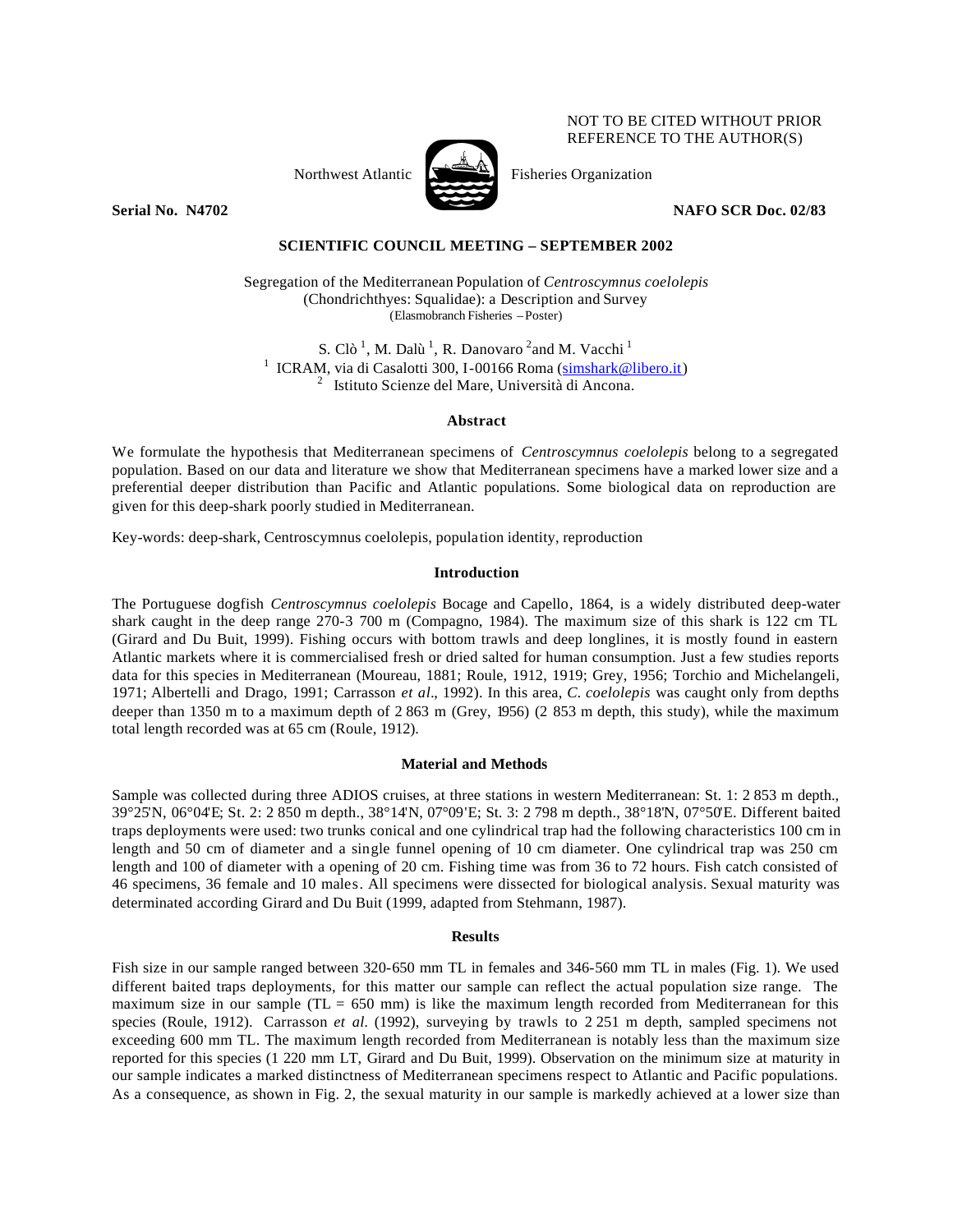estimated for the NE Atlantic (Girard and Du Buit, 1999) and NW Pacific (Yano and Tanaka, 1984). Despite sexual maturity size is less than recorded for Atlantic and Pacific the maximum diameter of ripe ova for our sample (47 mm) is not too different (50-60 mm). Size at birth in Mediterranean must be deduced by literature. Moureau (1881) measured embryos of 100 mm TL, Torchio and Michelangeli (1971) describe a new born at 225 mm TL, Carrasson *et al.* (1992) caught fish from 190 mm TL, when for NE Atlantic size at birth is estimated at approximately 300 mm (Girard and Du Buit, 1999).

Bathymetric distribution for *C. coelolepis* in Mediterranean is not well known. Only three works report bathymetric data on catches of this species (Roule, 1912, 1919; Grey, 1956; Carrasson *et al*., 1992). *Centroscymnus coelolepis* was found only in the lower slope, between the depth range 1350-2 700 m. Our sample was caught at 2 850 m depth. On the contrary, in Atlantic and Pacifico *C. Coelolepis* is caught at 3 000 m depth, but is more abundant at less depth range than the Mediterranean (400-1 000 m depth in Pacific; 900-1 400 m depth in Atlantic). Yano and Tanaka (1988) and Girard and Du Buit (1999) report a preferential distribution of young specimens at greater depths and of pregnant females in the upper strata. No clear segregation by size, sex and development stage can be described for Mediterranean.

### **Conclusion**

From our data, it is possible to hypothesize that the Mediterranean specimens of *Centroscymnus coelolepis* belonged to a segregated population, different from Atlantic one. Despite NE Atlantic and NW Pacific population, our size range is below and the sharks were caught in the deeper slope. The present work provides data concernig population size and reproductive biology.

Further investigations focused in this aspect will be useful in order to formulate suitable plans of protection of deeper sharks.

#### **Acknowledgements**

This work was carried out in the framework of the program ADIOS Atmospheric Deposition and Impact of Pollution, Key elements and nutrients on the open Mediterranean Sea. Financial Support by EU (EVK3-CT-2000-00035), CoNISMa - ULR Ancona is a Partner.

#### **References**

- ALBERTELLI G., and N. DRAGO. 1991. Indagini preliminari sulla fauna batiale (Mare di Sardegna). *Atti dell'8° Congresso AIOL*. Pallanza 1-3 giugno 1988, Bregant D, Fanzutti GP eds., **8**: 53-58.
- CARRASSON M., C. STEFANESCU, and J. E. CARTES. 1992. Diets and bathymetric distributions of two bathyal sharks of the Catalan deep sea (western Mediterranean). *Marine Ecology Progress Series*. **82**: 21-30.
- COMPAGNO L. J. V. 1984. FAO species catalogue. Vol. 4. Sharks of the world. An annotated and illustrated catalogue of shark species known to date, Part I. *Fisheries Synopsis, FAO*., **125**, 249 p.
- GIRARD M., and M-H. DU BUIT. 1999. Reproductive biology of two deep-water sharks from the British Isles, *Centroscymnus coelolepis* and *Centrophorus squamosus* (Chondrichthyes: Squalidae). *Journal of the Marine Biological Association, UK*. **79**: 923-931.

GREY, M. 1956. The distribution of fishes found below a depth of 2000 m. *Fieldiana, Zool*., **36** (2): 75-183.

MOUREAU. 1881. Histoire naturelle des Poissons de la France. Paris. Vol 1.

- ROULE L. 1912. Notice sur les Selaciens conserves dans les collections du Musee Oceanographique. *Bulletin de l'Institut Oceanographique.*, **243**: 1-36.
- ROULE, L. 1919. Poissons provenant des croisieres du yacht "Princesse Alice" (1891-1919) et du yacht "Hiroundelle II" (1914). *Res. Camp. Sci. Monaco*., **52**, 190 p.
- STEHMANN, M. 1987. Quick and dirty tabulation of stomach contents and maturity stages for skates (Rajidae, squaloid and other ovoviviparous and viviparous species of sharks). *American Elasmobranch Society Newsletter*, **3**: 5-9.
- TORCHIO M., and M. MICHELANGELI. 1971. Prima segnalazione in acque italiane di uno squalide del genere *Centroscymnus*. *Natura*. Milano, **62** (3): 241-245.
- YANO K., and S. TANAKA. 1988. Size at maturity, reproduction cycle, fecundity, and depth segregation of the deep sea squaloid sharks *Centroscymnus owstoni* and *Centroscymnus coelolepis* in Suruga Bay, Japan. *Nippon Suisan Gakkaishi*, **54**: 167-174.